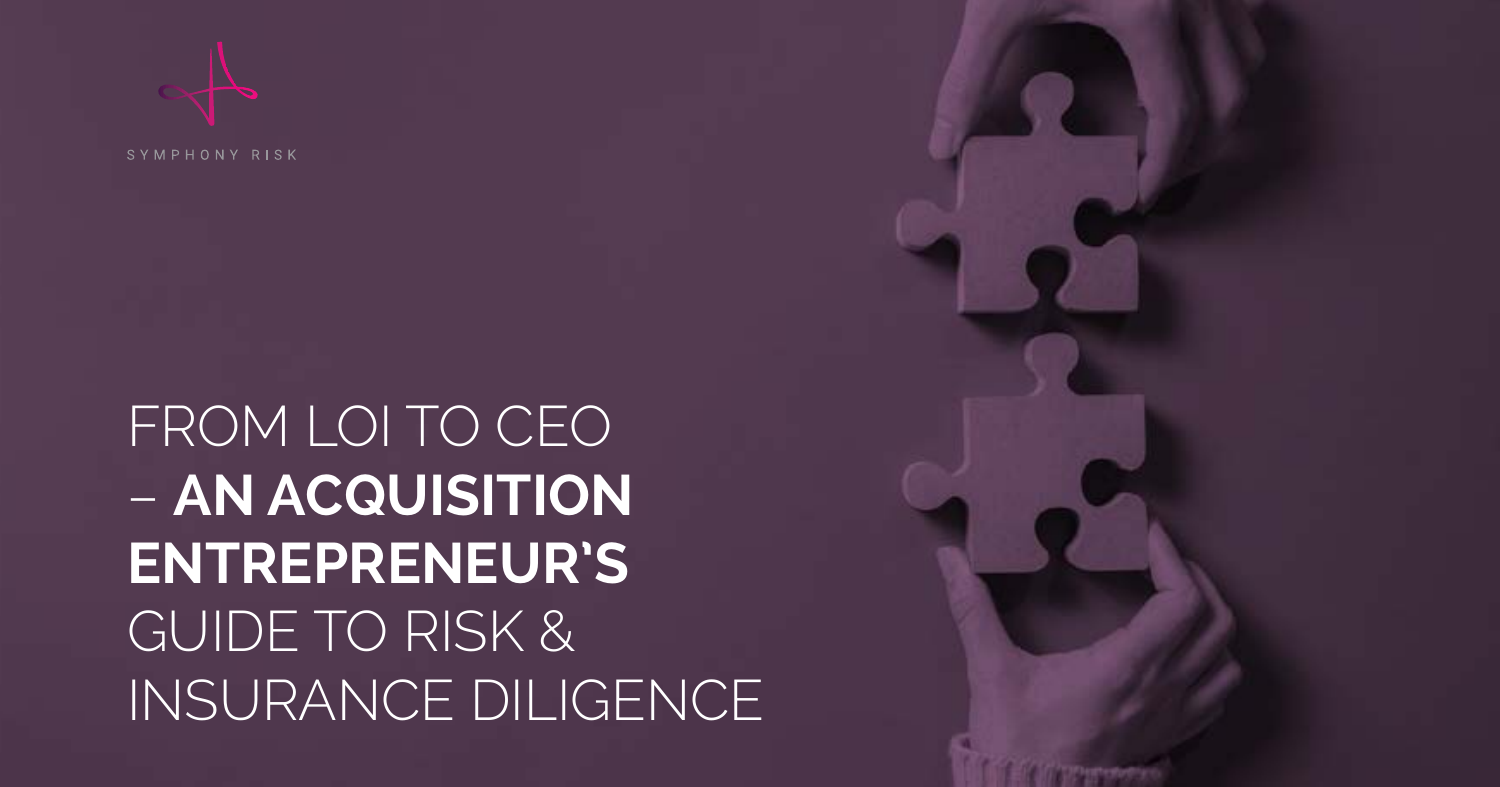## **INTRODUCTION**

There is no single, one-size-fits-all approach to insurance due diligence and the post-acquisition operating insurance strategy because each company presents its own unique set of risks and challenges – a realization most acquisition entrepreneurs come to AFTER they assume the role of CEO.

Over the last several years, acquisition entrepreneurs and investors, have suggested that an insurance diligence guide would be useful given the growth within this segment. While this isn't all encompassing, the idea is to help demystify the insurance diligence process and serve as a resource upon operating and divesting the business. At the very minimum, the acquisition entrepreneur will have a working framework into insurance diligence and how insurance will fit into the closing process to ensure a seamless transition.

Commercial insurance is specialized – determined by industry, size, company profile and geography. Unlike personal auto coverage — which can be procured in minutes online or on the phone — the placement of a competitive commercial insurance program involves working alongside a knowledgeable broker, completing applications, and addressing insurance company inquiries. The process commonly takes as little as a few days to a few weeks to complete, depending on the business.

Acquisition entrepreneurs may be surprised to discover insurance policies, including Property, General Liability, Workers' Compensation and Cyber can't simply be updated to include the new entity upon acquisition (especially in the case of an asset purchase). Lack of proper insurance can grind the process to a halt. For example, many acquisition entrepreneurs do not consider lender insurance requirements until counsel, or the lender request a Certificate of Insurance in order to fund the transition.

This guide is geared toward search fund and small-cap transactions where the target is using a traditional insurance program. For larger search fund, middle market transactions and companies in certain industries, there are more complex issues which are not addressed in this guide. This guide will be updated regularly with the latest best practices. Our next installment will include a look at transactional risk (Representation and Warranty Insurance) issues for Acquisition Entrepreneurs.

From LOI to CEO - An Acquisition Entrepreneur's Guide to Risk & Insurance Diligence | 2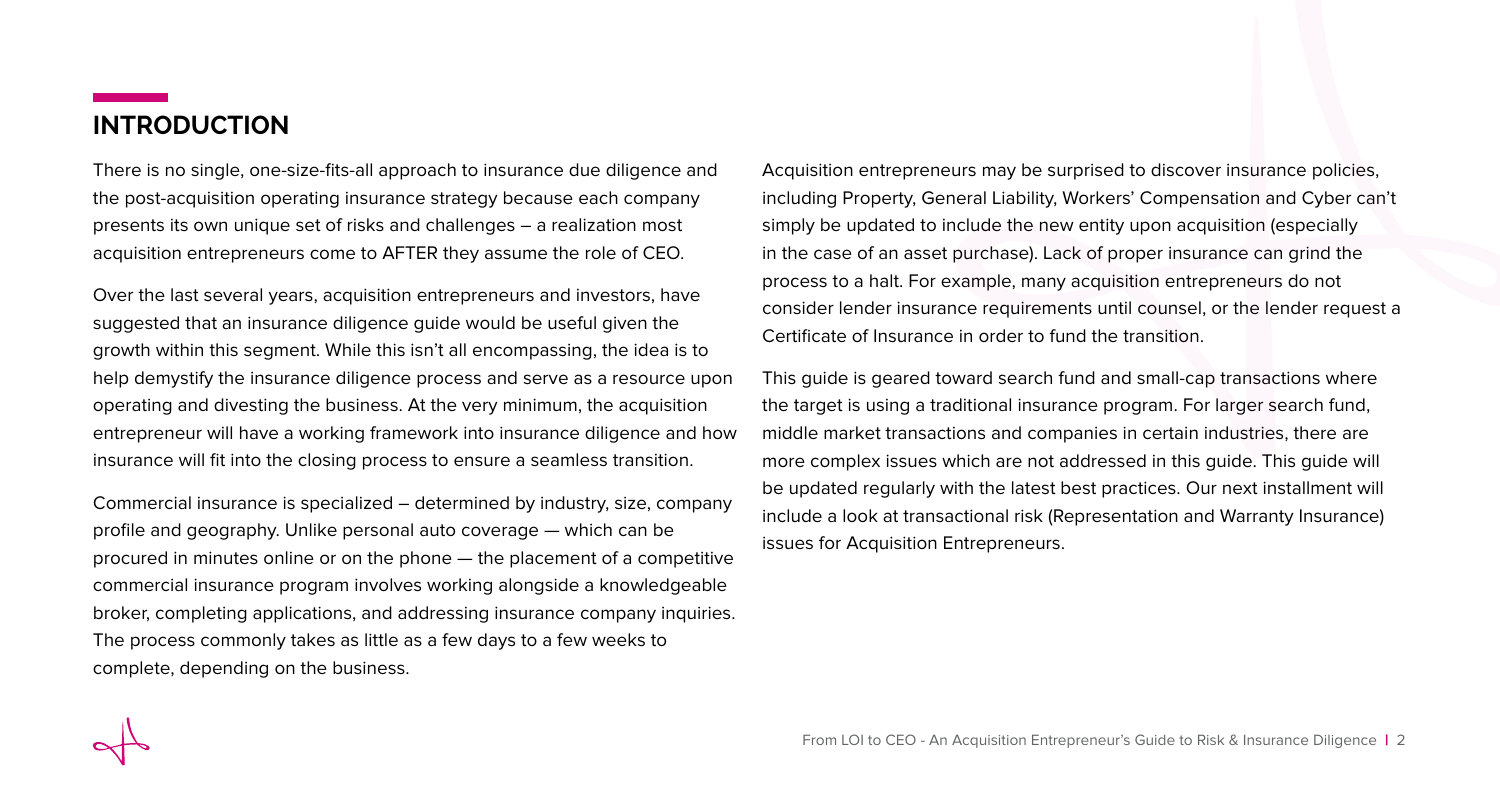## **WHAT DOES INSURANCE DILIGENCE UNCOVER**

## **DETERMINE THE ADEQUACY OF THE CURRENT INSURANCE.**

It's important to determine if the policies and coverages are appropriate for the target and if there any material exclusions or endorsements restricting coverage. Proper due diligence is essential for determining if the target has any uninsured operations or services, which create potential gaps in coverage.

### **CONFIRM ACCURATE EXPOSURES AND CLASSIFICATIONS.**

This is essential and can have a meaningful impact on EBITDA. Some insurance policies, such as General Liability, Professional Liability and Workers' Compensation, are subject to audit. Workers' Compensation is always audited based on payrolll while General Liability can be audited off sales, payroll, number of patient visits, or other metrics

## Examples:

A home health care business generated \$30 million in sales. However, the Professional Liability application reported only \$4.0 million, which was used to calculate the initial premium. The audit generated a potential additional premium of \$60,000 - \$70,000.

- A plumbing company misclassified payroll between high-wage and low wage class codes.
- A staffing agency classified nurses as clerical vs nurses working at a hospital resulting in Additional premium \$75,000.

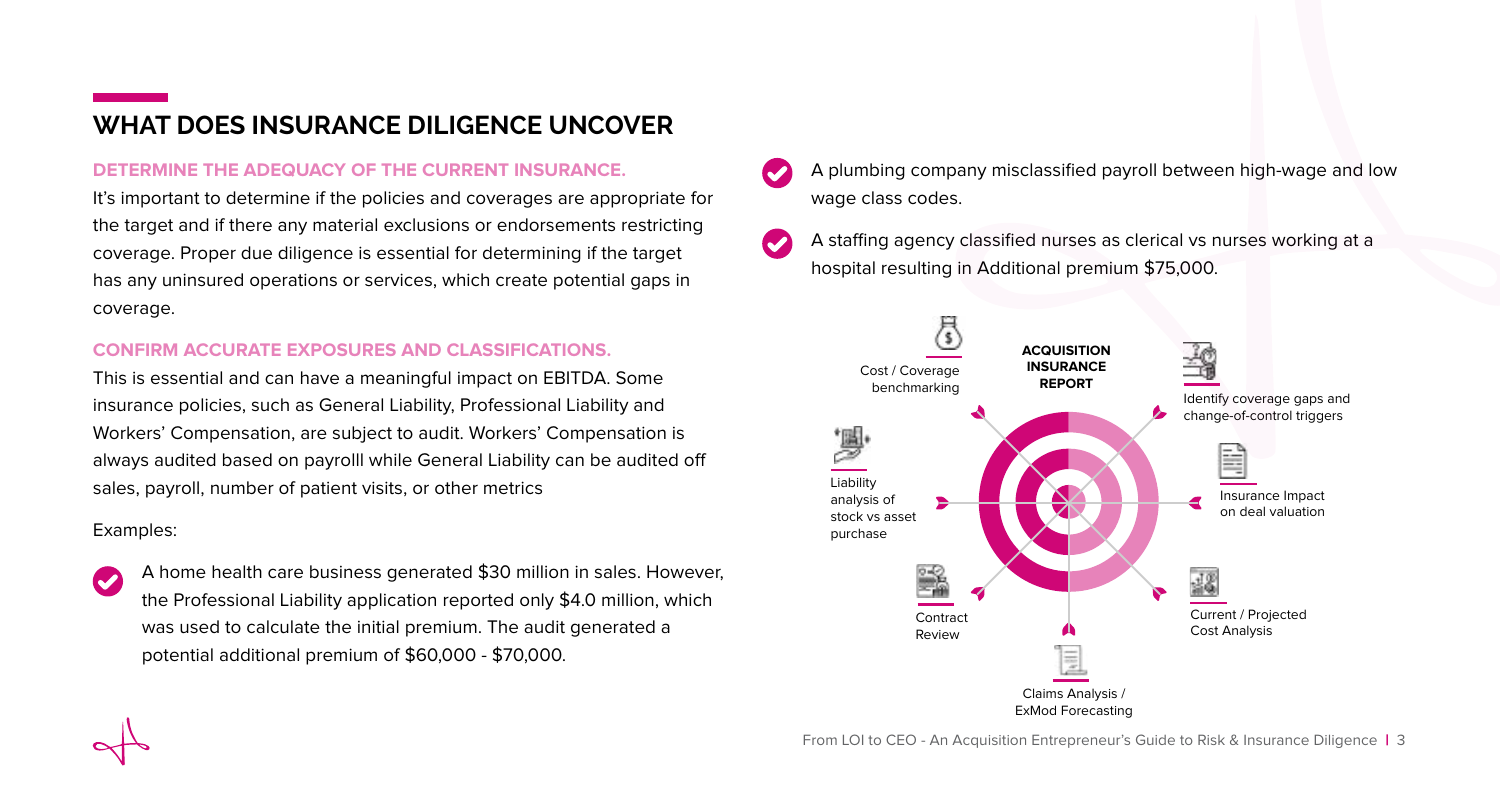#### **REVIEW MATERIAL CUSTOMER CONTRACTS AND LEASE AGREEMENTS.**

The acquired company should be in compliance with customer insurance requirements. Most customer contracts outline required coverages. These requirements stipulate the type, minimum limit and scope of coverage that are to be maintained. Some contracts even address the maximum allowable deductible and depending on the deficiency, unexpected cost increases at closing can result.

#### **REVIEW LOSS CONTROL AND CLAIMS HISTORY.**

A review of the seller's loss history can provide insight into the risk management processes and uncover any loss frequency or severity issues. When determining premium, insurers typically consider the loss history of the previous five years. Post-closing, the insurer will require loss runs from "OldCo" regardless of the change in ownership.

#### **REVIEW EXPERIENCE MODIFICATION FACTOR (EXMOD).**

Every state has some workers' compensation insurance requirement. Your ExMod, calculated using loss and payroll data over the experience rating period (typically the previous three policy years), determines your workers' comp costs. An improperly calculated ExMod can have a material impact on premium.

#### **IDENTIFY POLICIES WITH CHANGE-OF-CONTROL TRIGGERS.**

Many policies contain "change-of control" triggers or "anti-assignment" clauses, which would prevent the buyer from just assuming the existing seller policies. To avoid a gap of coverage and create a clean separation between buyer/seller, a go-forward policy and run-off policy will need to be procured. Run-off provides coverage for pre-close wrongful acts that are reported postclose.

#### **FULFILL LENDER INSURANCE REQUIREMENTS.**

As a condition of lender financing, a Certificate of Insurance (COI) and Evidence of Coverage will be required prior to closing. Each lender will have its own requirements, limits and coverages depending on the industry and assets of the business. Lenders will typically need to be named as an additional insured and require 30 days' notice of cancellation.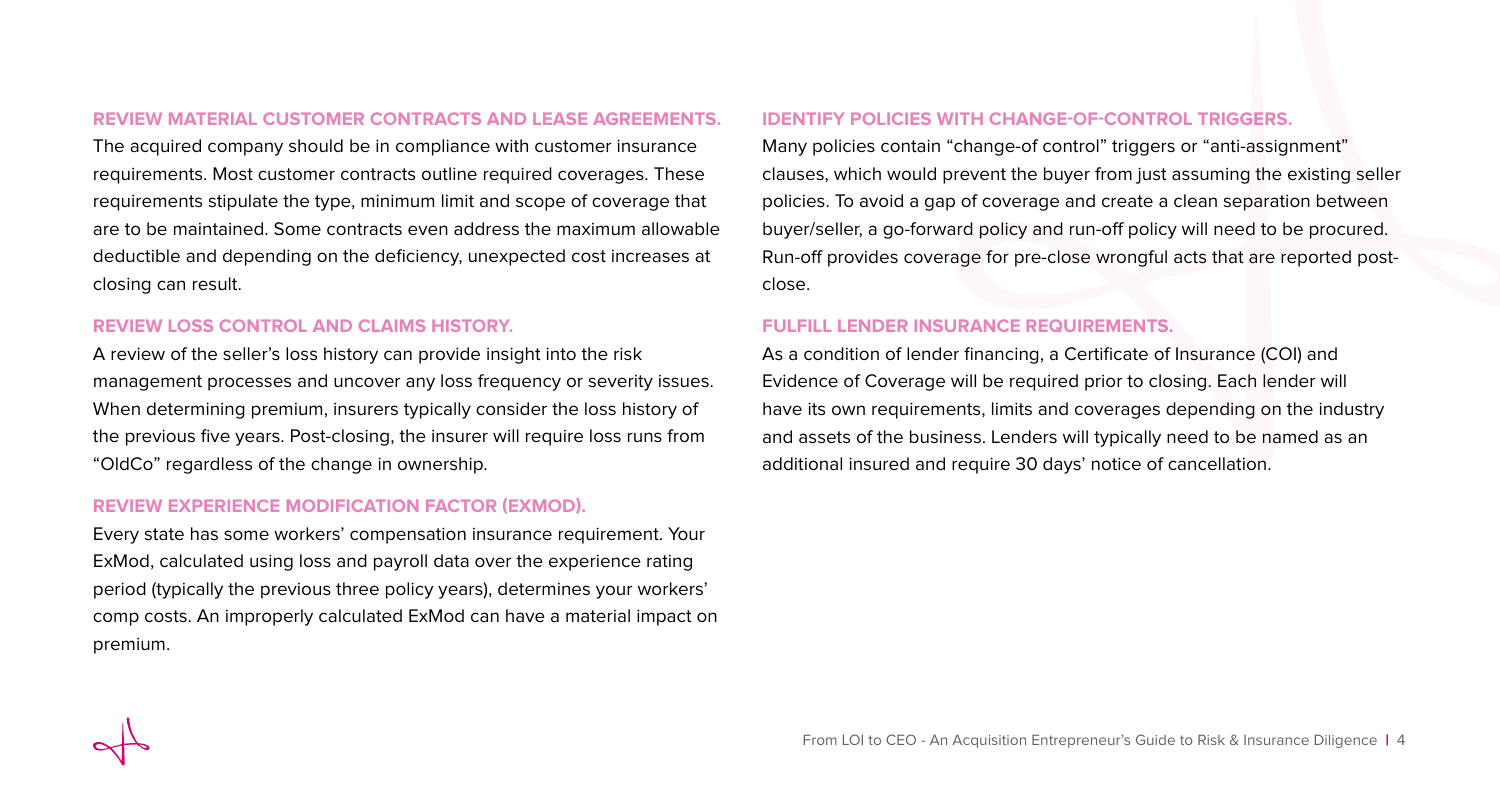# **TRANSACTION STRUCTURES AND INSURANCE IMPLICATIONS**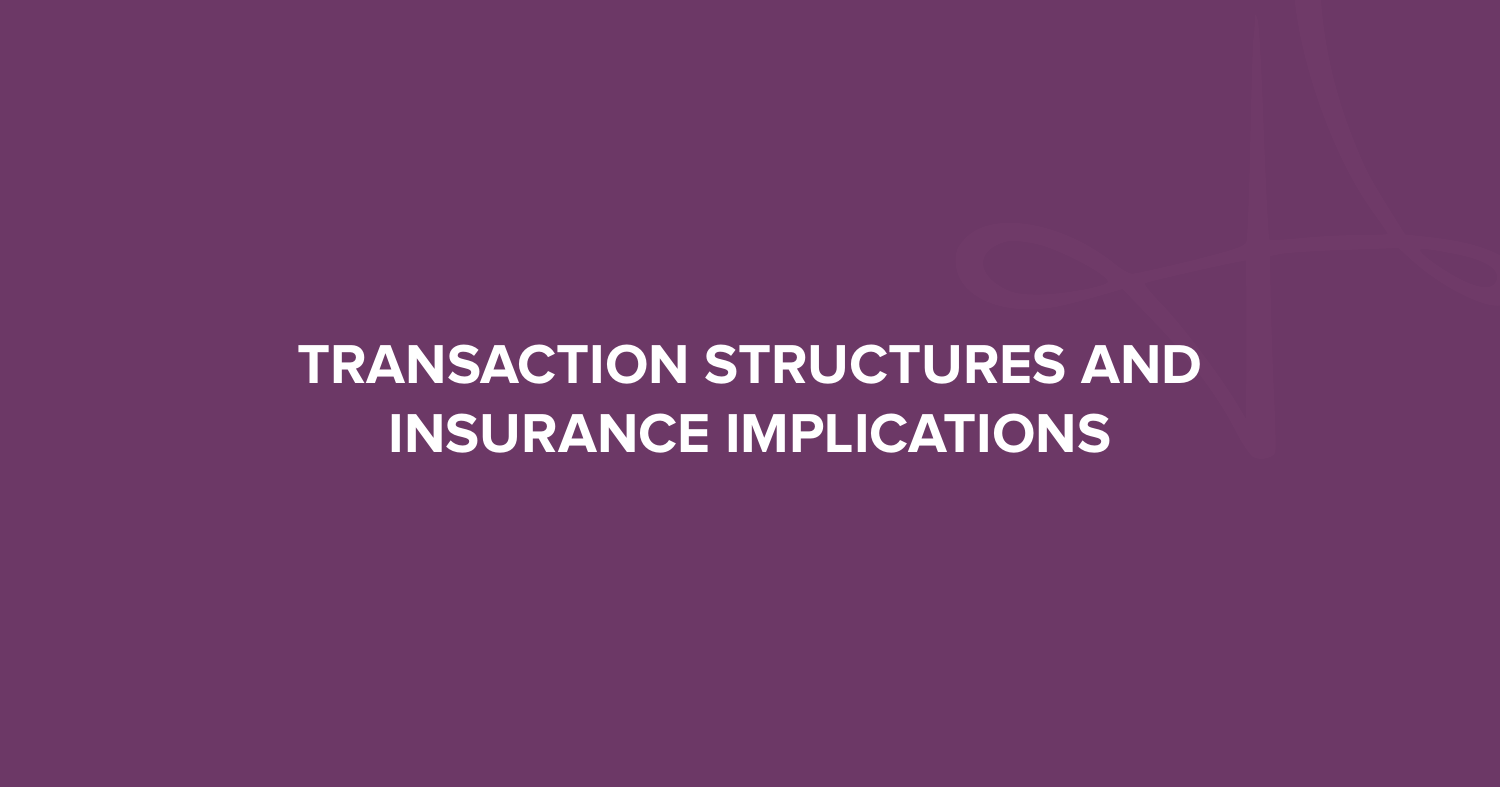The transaction structure of an acquisition will set the stage for the insurance diligence workstream and the components it entails. Here are themost common types of acquisitions...



'My only real regret in life was not knowing the difference between an asset purchase and a share purchase.'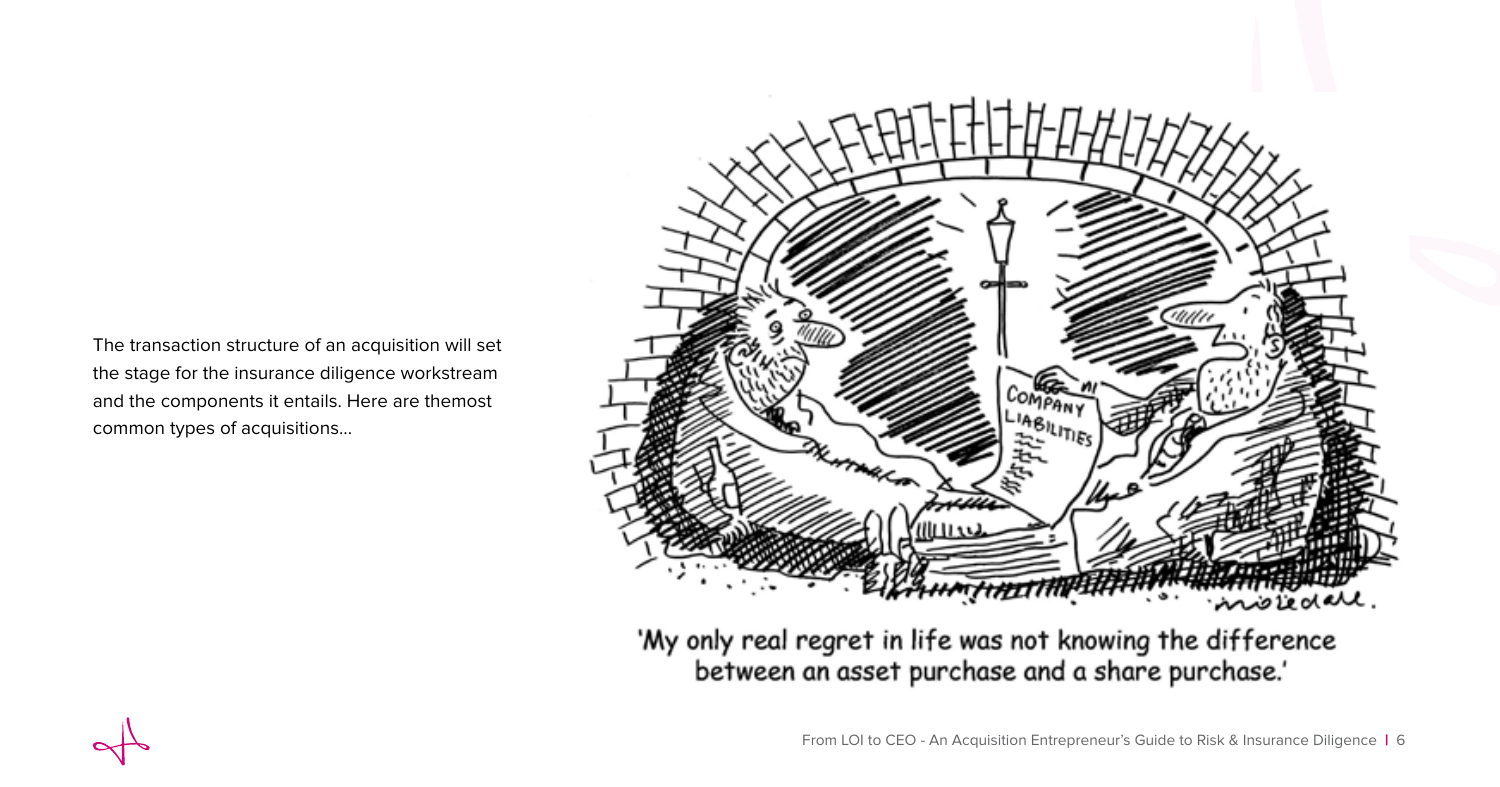## **ASSET PURCHASE**

The most common type of transaction for acquisition entrepreneurs, an asset purchases allows the buyer to determine which assets from the target company it wishes to acquire, such as physical plant, vehicles, equipment, and inventory.

Acquisition entrepreneurs may not assume the seller's liabilities in order to facilitate a clean separation. As a result, the insurance program will not transfer to NewCo, nor will insurers allow the program to be assigned. This requires a new insurance program at closing for the acquired entity and its assets.

An asset purchase requires a multi-step approach to insurance diligence:

**Phase 1: Target insurance diligence.**

#### **Phase 2: Marketing and placement of go-forward program.**

In search fund transactions, it's common for the seller to own the building in which the target entity is housed, yet it is typically not included in the asset purchase agreement. When this is the case, the insurance advisor or broker should review the new lease agreement

prior to execution. The lease agreement and lessor/lessee insurance requirements can be negotiated. Buyers must ensure each party acquires the proper coverage outlined in the lease.

- Loss history good and bad will be considered within the underwriting process for the next three to five years, post purchase. In order to ensure the ExMod for workers compensation continues to be properly applied, buyers will have to submit an ERM 14 – Confidential Request for Ownership Information Form.
- The insurance broker cannot release evidence of insurance (via a  $\overline{\mathbf{v}}$ Certificate of Insurance) with new policy numbers and effective dates until the acquisition entrepreneur binds the policy and insurable interest is created. It is difficult to bind and unbind a policy, so appropriate management of timing is imperative. To manage this scenario, buyers should request the lender's insurance requirements 2 weeks prior to closing. Typically, the lender's counsel will generate several iterations on the insurance language contained in the requested certificates.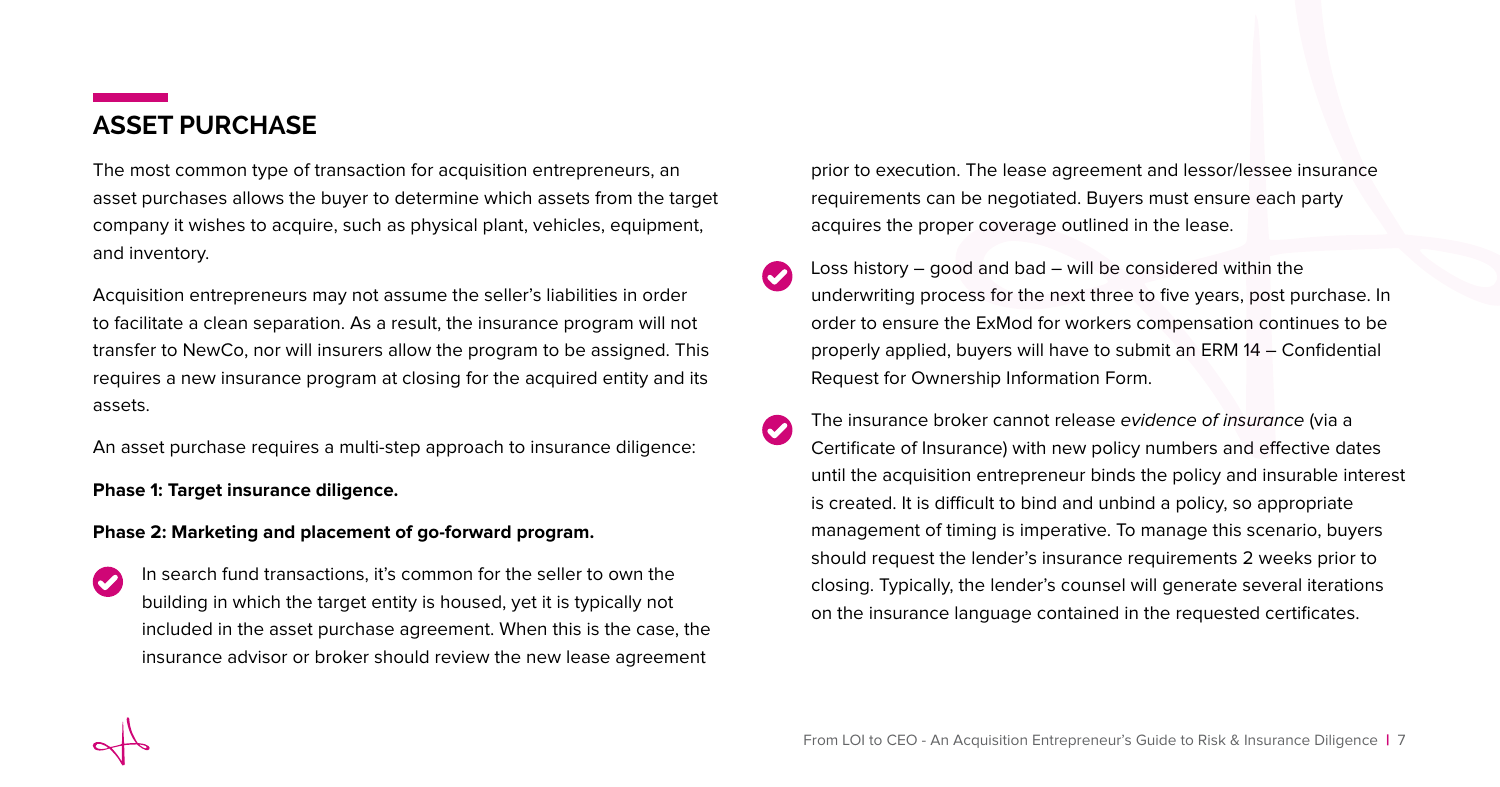## **STOCK PURCHASE**

Generally speaking, a stock purchase allows for an expediated insurance timeline. In a stock purchase, the buyer is assuming assets and liabilities from the seller. The acquisition entrepreneur will likely inherit the business insurance and employee benefits programs except for those policies which contain a *change-of-control provision*, such as directors and officers, employment practices and errors and omissions insurance. In such cases, the buyer will need run-off or tail coverage, which provides insurance for preclosing wrongful acts that are reported post-close.

This assumes the insurance diligence did not uncover any red flags that would dissuade the acquisition entrepreneur taking over program. In addition, there are instances when it may make sense to restructure or remarket the insurance program prior to closing, as opposed to cleaning up the program post-close.

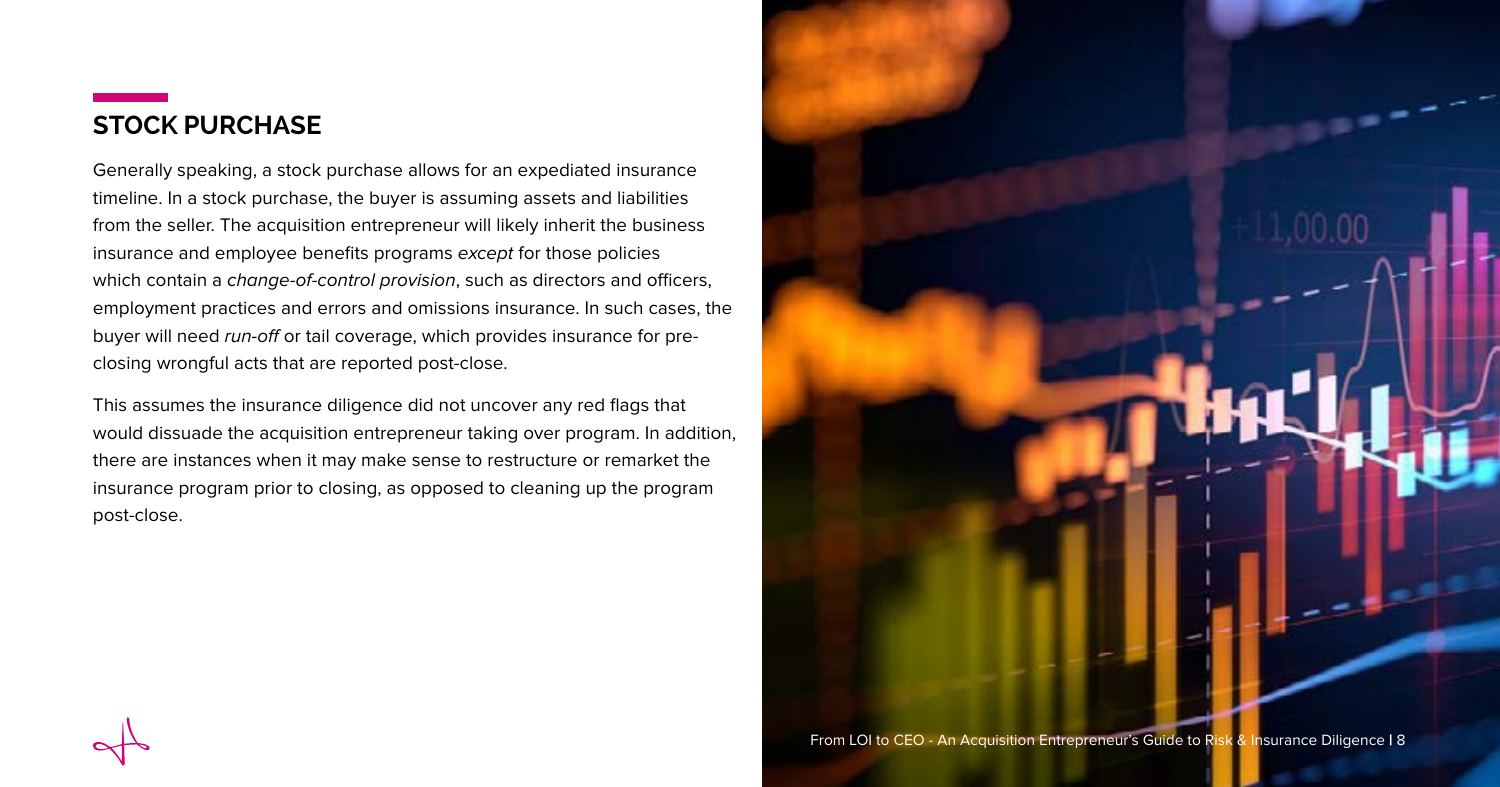## **CARVE-OUTS**

Some acquistion entrepreneurs will elect to buy a division or business unit rather than the entire company. This carve-out structure for acquisition entrepreneurs, while rare, demands several special considerations:

 $\blacktriangledown$ 

In a carve-out, the buyer will have to create new insurance and employee benefits programs. Prior to completing a carve-out transaction, search funds should focus on the placement of the business insurance program and execute a transition services agreement (for a minimum of 90 days) to continue the existing employee benefits while finding new options. It is almost always a mistake to rush the employee benefits placement post-sale.

It is not unusual for the corporate insurance allocation to the carve- $\blacktriangledown$ out to be understated. An audit may not accurately reflect the amount of insurance spending for the carved-out entity. In addition, it may be difficult to determine an accurate claims and loss history for the carveout.

A corporation benefits from significant economies of scale and assumption of risk. The new company will have less leverage in the marketplace and, therefore, less flexibility in program design, risk assumption and interest from underwriters.

Acquisition entrepreneurs require little insurance due diligence in a carve-out. In lieu of a standard due diligence analysis, the buyer will get estimated cost projections for the standalone division and then focus is building a best-inclass go-forward insurance program.

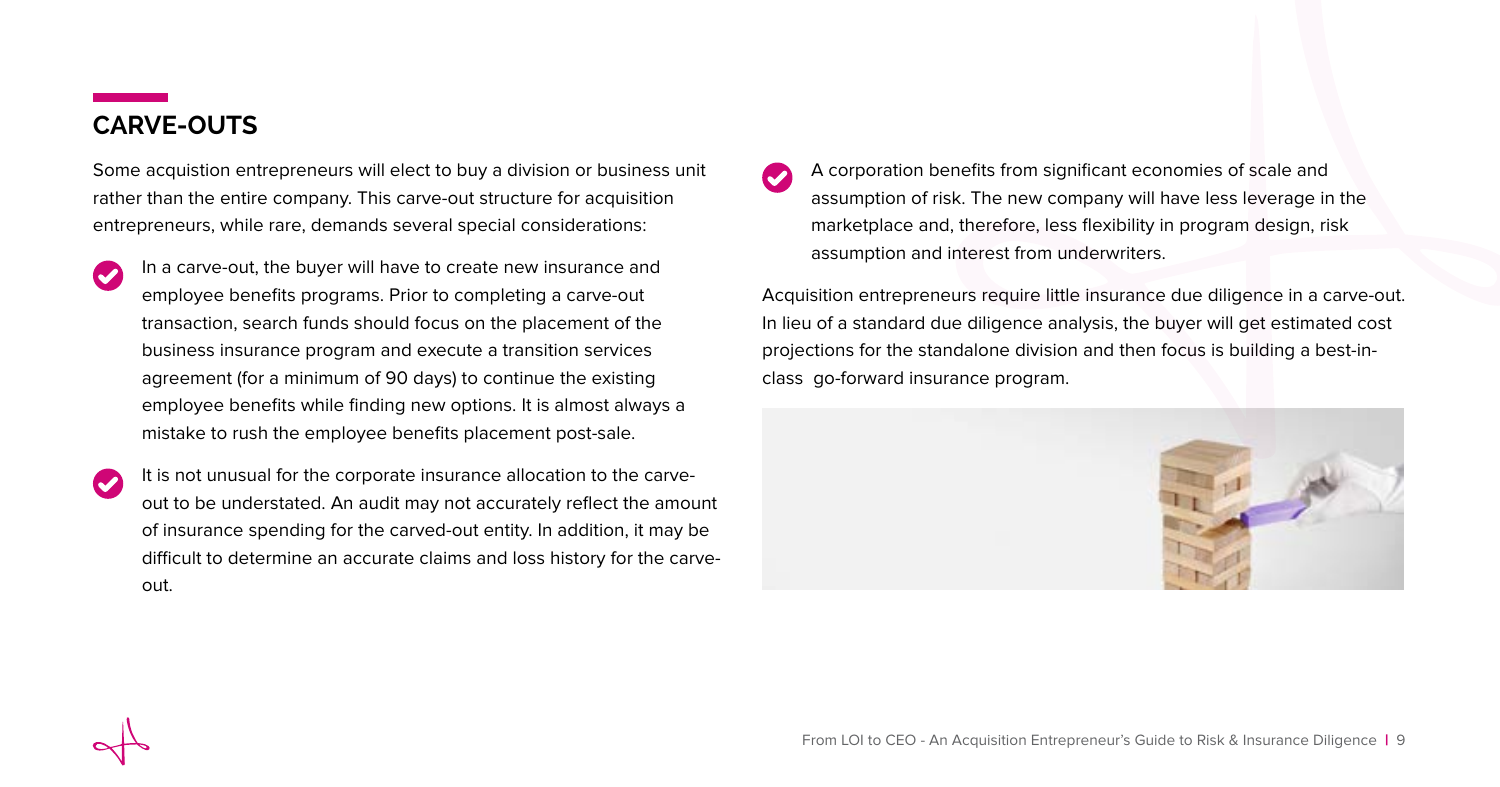## **A SEARCH FUNDING INSURANCE PLAN STARTS EARLY, ENDS LATE**

When it comes to acquisition entrepreneur, securing the right deal with the business owner is just the beginning. Prior to the acquisition, the acquiring entrepreneur must engage in initial insurance due diligence, gathering information, providing an Acquisition Insurance Report (including claims history), identifying uninsured and underinsured exposures, confirming audit and classification codes, and additional due diligence as needed.

Phase II of the acquisition process will require marketing the post-closing insurance program. This will may happen simultaneously to Phase I.

When transitioning to the role of CEO, the acquisition entrepreneur will find that securing business insurance is more than just a necessary step in the acquisition process. It's also an opportunity to learn more about the business, its current, legacy, and future risks, and to build out a program that will forever serve as the backbone of the new organization.

## $\boldsymbol{H}$

**TO ENSURE TIMELY INSURANCE DUE DILIGENCE, ACQUIRING ENTREPRENEURS WILL WANT TO WORK WITH AN INSURANCE ADVISOR UPON EXECUTION OF THE LETTER OF INTENT - TYPICALLY 45 TO 60 DAYS FROM CLOSING.**

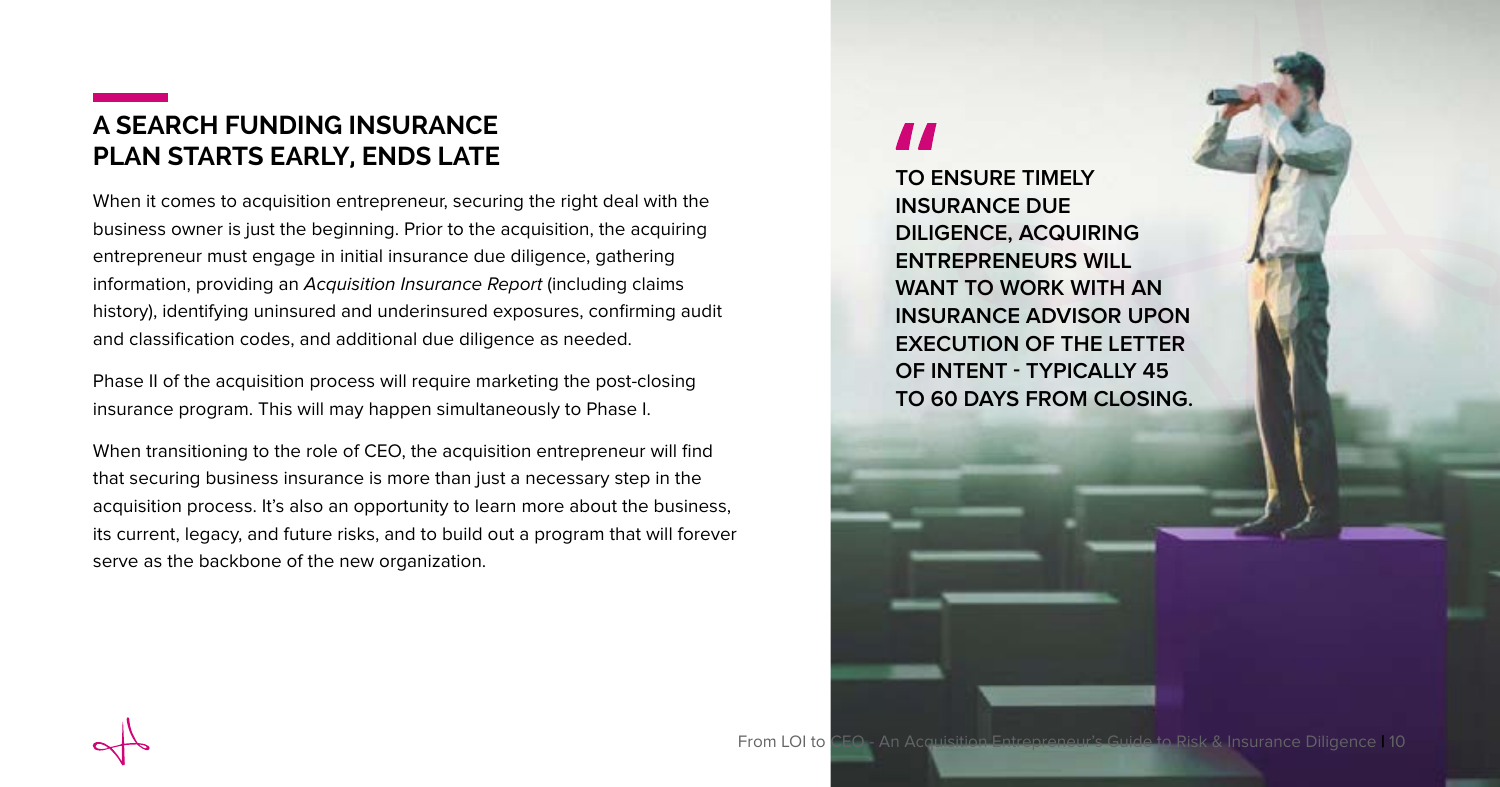

**Joshua M. Richman** (781) 910-8857 [jrichman@symphonyrisk.com](mailto:jrichman%40symphonyrisk.com?subject=)

Symphony Search, a division of Symphony Risk Solutions is focused on the risk management, transactional risk and human capital needs of search fund, entrepreneurial investment, SMB acquisition, and operator-centric private equity communities.

Search Fund related businesses have unique and specialized risk management needs and require the dedicated resources and expertise of Symphony Search focused exclusively on their transactions and on-going businesses.

Symphony Search is led by Josh Richman – one of the nation's leading risk management professionals focused on insurance products and services for the search fund and private equity communities with more than a decade of exclusively focused M&A experience – and backed by the resources of Symphony Risk – whose management team have been the leading architects of private equity focused insurance services over the past 30 years.